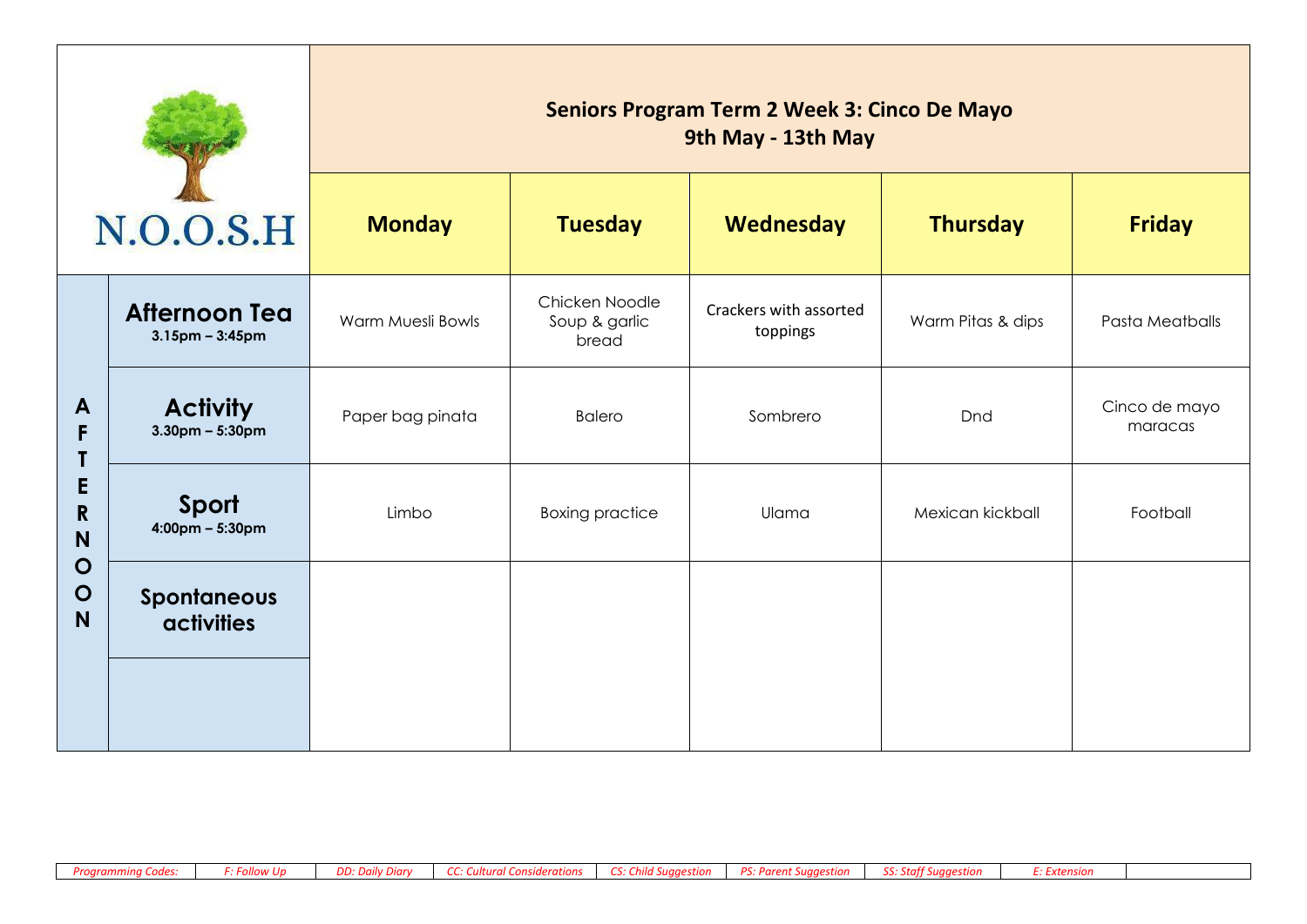| <b>Monday PM</b>   | <b>Tuesday PM</b>                     | <b>Wednesday PM</b> | <b>Thursday PM</b>                  | <b>Friday PM</b> |
|--------------------|---------------------------------------|---------------------|-------------------------------------|------------------|
| SOMEWHATSIMPEE.COM | Balero<br>A Simple Cinco De Mayo Game |                     |                                     | X                |
|                    | ARK                                   |                     | WAKA<br>ball<br>kball. <sup>C</sup> | $\bullet$        |

## **MONDAY**

**PM:<https://www.somewhatsimple.com/paper-bag-pinatas/>**

## **TUESDAY:**

**PM:<https://thatafterschoollife.com/balero.html>**